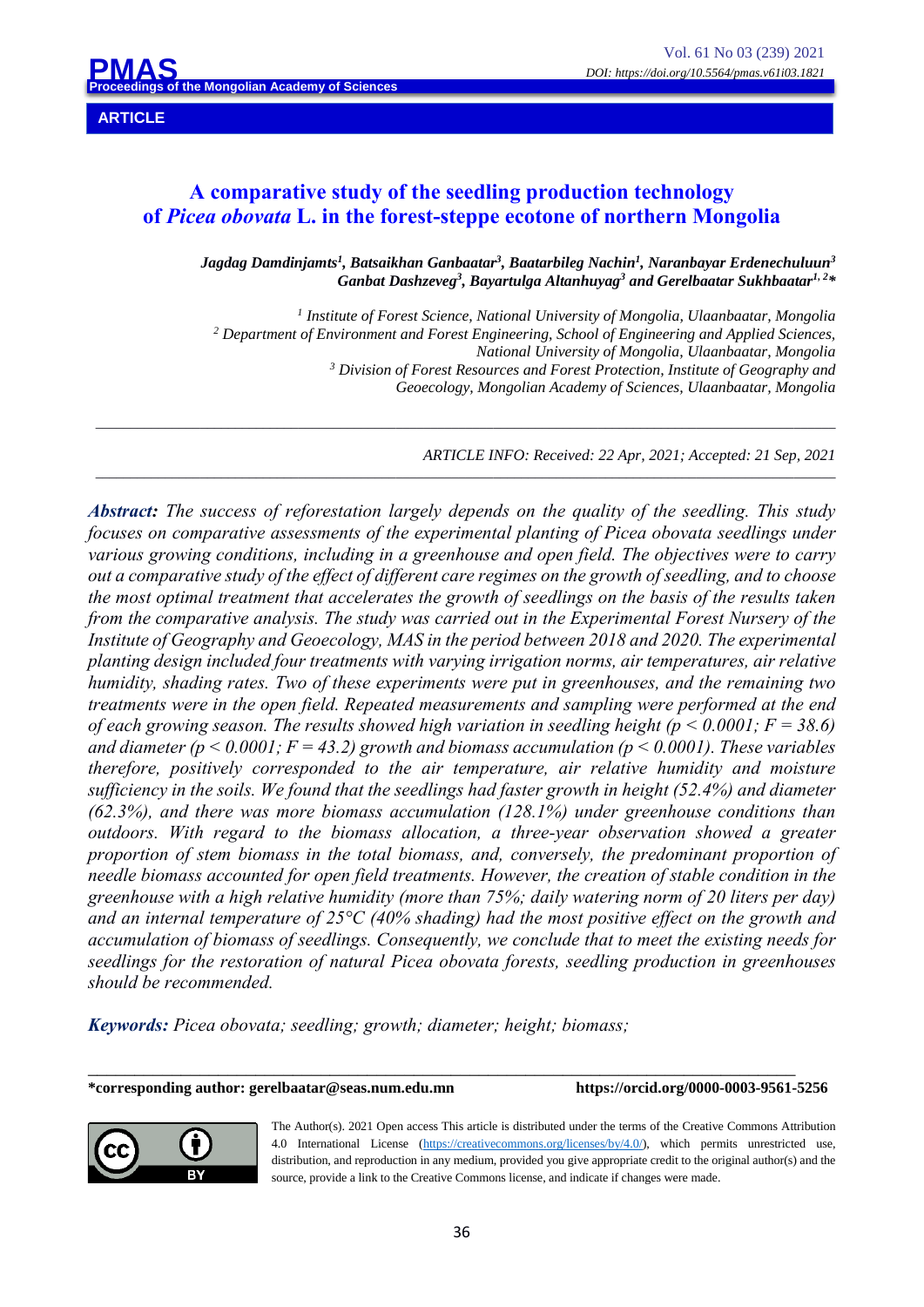## **INTRODUCTION**

Siberian spruce is the main forestforming and evergreen tree species, widespread in the northern hemisphere, covering the territory of Finland, Russia and Mongolia. The main part of the natural distribution of Siberian spruce forests belongs to Central and Eastern Siberia, and the Far East of Russia. Spruce forests in Mongolia play an important ecological role in the sustainability of forest ecosystems and are distributed in the northern part of the country, coinciding with the distribution of permafrost. They mainly grow on the north-facing slopes, lower edges of mountains, and along the valleys of small rivers, forming mixed forests.

According to statistics [1], a total of 21.1 thousand hectares of Siberian spruce forests were registered at the country level, which occupy only 0.18 per cent of forest cover of Mongolia. Such a limited area and biological resources of Siberian spruce in the country demonstrate the importance of silvicultural treatments to ensure successful natural regeneration and restoration of degraded and deforested natural spruce forests with highquality seedlings grown in forest nurseries of the country. In Mongolia, several studies have been done to develop seedling production technology for *Larix sibirica* Ledeb and *Pinus sylvestris* L. seedlings in the greenhouses [2-5], open fields [6,7] and in different boreal forest

## **MATERIALS AND METHODS**

## **Study area and treatments**

The study was carried out in the Experimental forest nursery in Dambadarjaa (47° 59' N and 106° 57' E) located in the Green zone of Ulaanbaatar city. Geographically, the study area is considered as the southwestern end of the Khentii Mountain [23] Ranges. The climate in the study area is cold, semi-arid and regions [8-10] of northern Mongolia. Therefore, in the semi-arid and arid regions of the country, similar studies have been done on *Haloxylon ammodendron* [11], *Elaeagnus Moorcroftii* [12], and *Populus diversifolia* [13]. In relation to forest degradation and deforestation in Mongolia, caused by global warming and unsustainable forest management, there is an urgent need to restore natural Siberian spruce forests.

A number of studies have emphasized that the success of restoration depends not only on the site quality [14-15] and post-planting stress of transplanted seedlings [16-19], but also on the quality of seedlings [20-22] that are used for restoration. In addition, several studies noted that seedling production in greenhouses is one of potential tools to meet the existing reforestation needs using high-quality seedlings. In spite of the importance of Siberian spruce forests in Mongolia, there is very little information on the development of seedling production technology of *Picea obovata*.

The aim of this study was 1) to carry out a comparative study of the effect of different care regimes on the growth of seedling, and 2) based on the results of a comparative analysis, to select the most optimal method that accelerates the growth of seedlings that can be used for seedling production of *Picea obovata* in Mongolia.

harsh continental with a precipitation peak between June and August. The dry season extends from March to June in spring and from September to October in autumn. The mean temperature is 0.8°C and annual precipitation averages 276.4 mm.

The soils in the area are mainly Umbrisols, Chernozems and Kastanozems [24].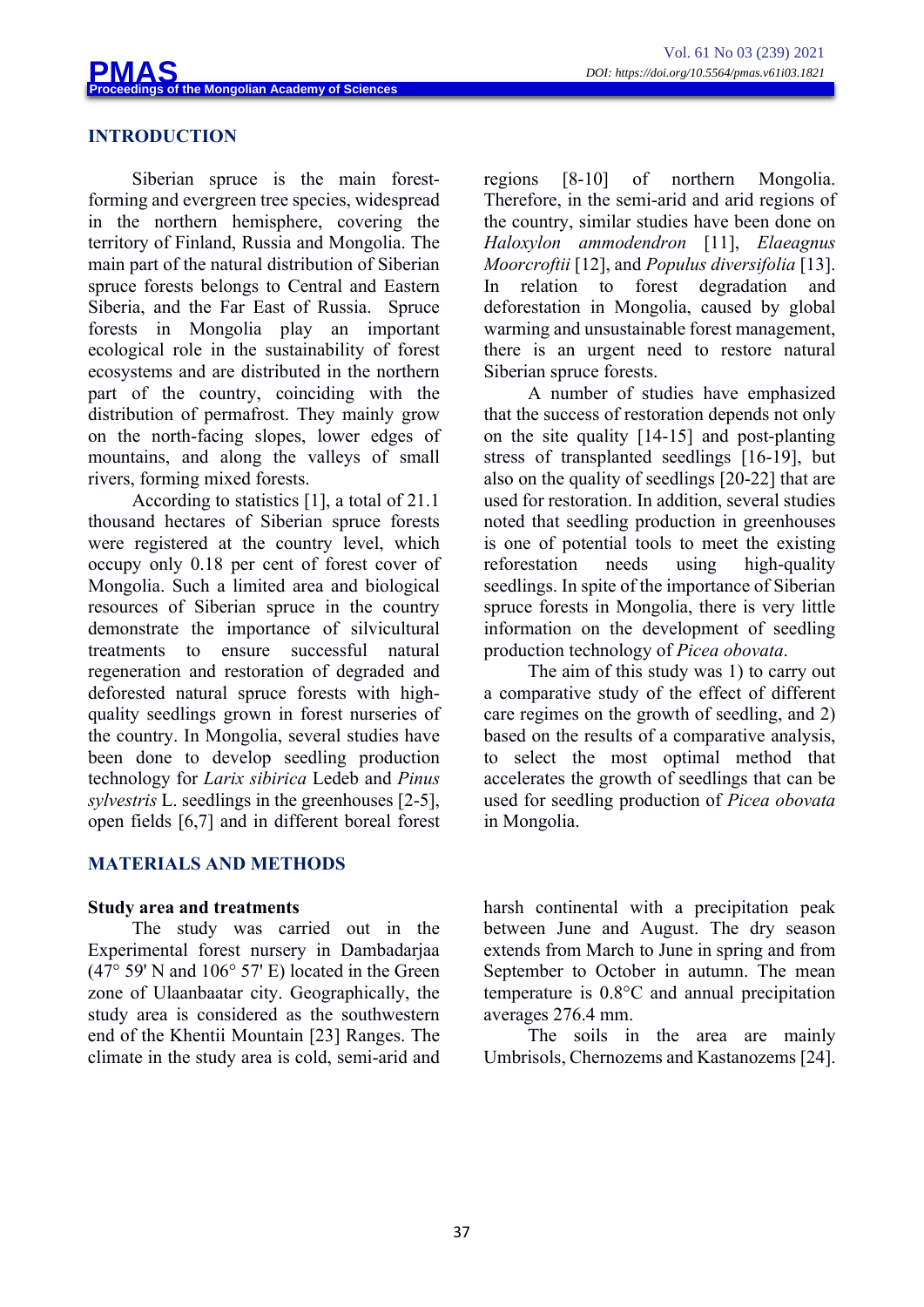| Vol. 61 No 03 (239) 2021<br><b>PMAS</b><br>DOI: https://doi.org/10.5564/pmas.v61i03.****<br><b>Proceedings of the Mongolian Academy of Sciences</b> |     |                 |            |                                          |        |                 |              |  |  |
|-----------------------------------------------------------------------------------------------------------------------------------------------------|-----|-----------------|------------|------------------------------------------|--------|-----------------|--------------|--|--|
| Table 1. Chemical and textural properties of soils of different treatments                                                                          |     |                 |            |                                          |        |                 |              |  |  |
| Treatment ID                                                                                                                                        | pH  | Humus<br>$(\%)$ | EC<br>dS/m | Available, mg $100 g^{-1}$ /<br>$P_2O_5$ | $K_2O$ | Rocks<br>$(\%)$ | Soil texture |  |  |
| Greenhouse - 1 (GH-1)                                                                                                                               | 7.2 | 5.175           | 0.336      | 4.01                                     | 34.5   | 14.33           | loamy soil   |  |  |
| Greenhouse - 2 (GH-2)                                                                                                                               | 6.6 | 4.399           | 0.042      | 397                                      | 45.6   | 23.26           | loamy soil   |  |  |
| Open field -1 (OF-1)                                                                                                                                | 7.5 | 6.319           | 0.427      | 6.61                                     | 36.7   | 22.63           | loamy soil   |  |  |
| Open field -2 (OF-2)                                                                                                                                | 7.1 | 5.094           | 0.149      | 3.16                                     | 25.    | 14.29           | loamy soil   |  |  |

From an agrochemical point of view, the soils used for this study are rather nutritious and light loamy, the chemical acidity of the soils is weak, close to neutral (Table 1). The soil preparation in both greenhouse and open field was carried out before seed sowing in accordance with the developed method of Dashzeveg and Amartuvshin (2012) [7]. The experimental planting treatments included seed sowing inside the greenhouse and in the open field, which were equipped with irrigation systems.

High-quality seeds of *Picea obovata* (germination rate - 86%; weight of 1000 seeds - 5.5 g; germination energy - 77% (standard MNS 2430: 2009) were used for experimental planting on May 15, 2018. The seeds were sown on prepared soil to a depth of 0.6 cm and covered with a thin layer of sawdust. Therefore, the daily watering norm (WN) in greenhouses were set at 20 and 30 liters per m<sup>2</sup>, and in open field - 20 and 30 liters per  $m<sup>2</sup>$ , respectively.

Air temperature (AT), air relative humidity (ARH) and shading rate (SR) differed in the treatments. Inside the greenhouse, we created two different conditions, namely GH-1 (AT: 25-28°C; RAH: >80%; SR: 40%; WN: 20 l day-1 ) and GH-2 (AT: 20-23; RAH: 70-75%; without shading; WN:  $30 \frac{1}{\text{day}^1}$ , and in the open field OF-1 (WN: 20 l day-1 ; SH: 40%) and OF-2 (WN: 30  $1$  day<sup>-1</sup>; without shading), respectively. Each experimental treatment had 5 replications.

The shading material was used to keep soil moisture, and to reduce the influence of direct sunlight. For 3 years of observations from 2018 to 2020, we carried out the following maintenance measures, including watering, weeding, loosening the soil and covering with sawdust for wintering according to the method developed by Ch. Bazarsad (1988, 1989) and C. Dashzeveg (2014) [25,5].

### **Measurements and data collection**

Repeated measurements and collection of sample materials of seedling that were growing in different treatment conditions were performed at the end of each growing season in September 2018, 2019 and 2020. From each treatment, 100 seedlings were selected for measurement using a fully randomized sampling, and 40 biomass samples (with 3 replicates) were taken annually for biomass analysis. Stem height, root length, stem and root diameter were measured with digital calipers (Traceable Digital Stainless-Steel Caliper, 150 mm) and measuring type (Powerlock ® tape measure). An ORIA Indoor Hydrometer Thermometer was installed to measure air relative humidity and air temperature in greenhouses. Biomass samples were washed with water to remove soil particles, and dried in the laboratory at 80°C for 48 hours. The total biomass was estimated as the sum of the components of the biomass, including the biomass of the stem, root, and needles. Soil samples were taken from the topsoil of each treatment and were analyzed at the "Laboratory of Soil Science", Institute of Geography and Geoecology, MAS.

### **Statistical analyses**

One-way ANOVA was used to determine whether there were any statistically significant differences between the means of two or more independent groups, and XLSTAT was used to generate a subsample of observations from a set of univariate or multivariate data.

Therefore, to reflect a linear correlation of independent variables we used a Pearson's correlation method. We also used Duncan's Multiple Range test (DMRT) to measure specific differences between pairs of means and to select the most optimum planting treatment.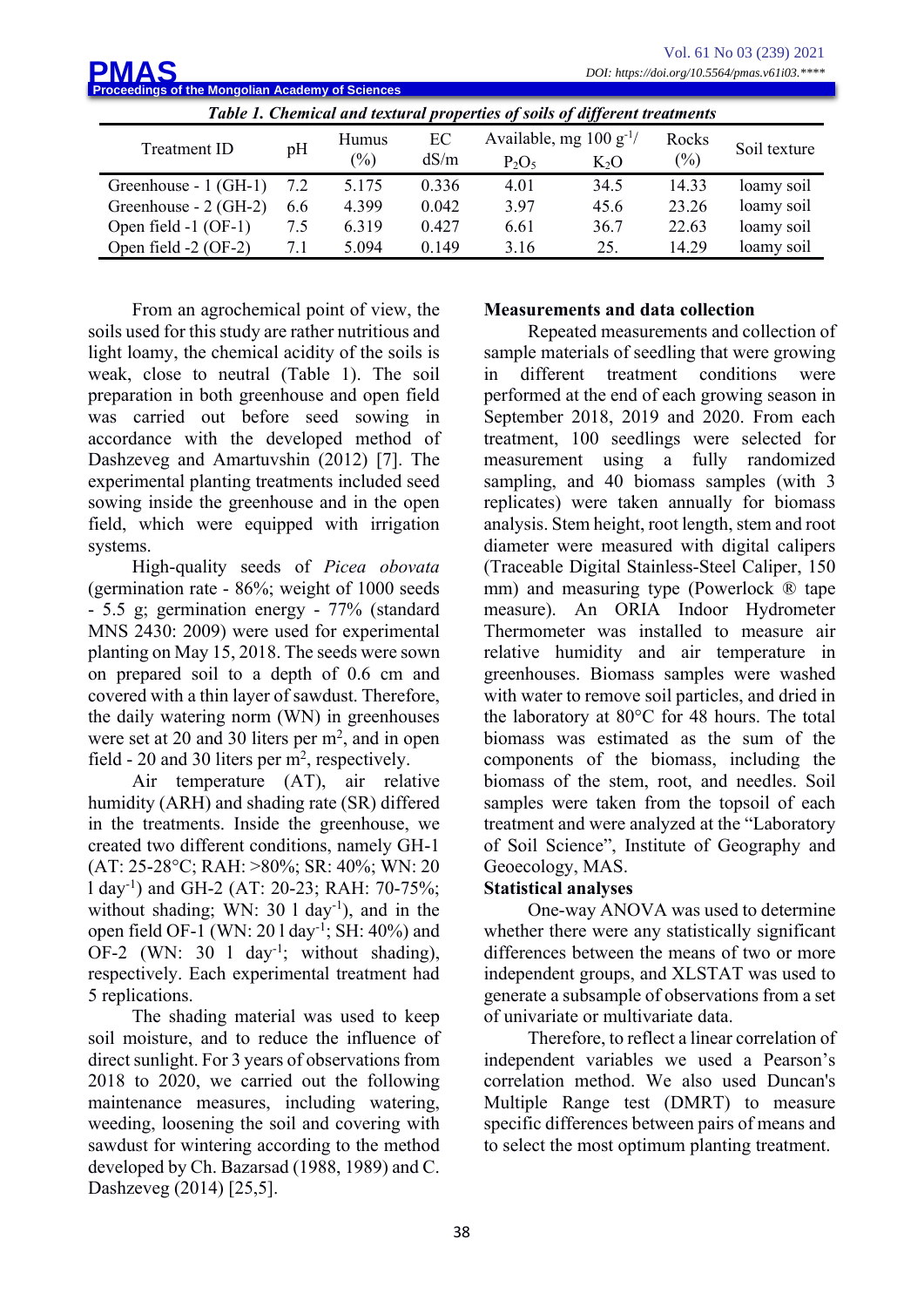## **RESULTS AND DISCUSSION**

### **Seedling growth responses to different treatments**

The statistical differences between the four treatments among the main variables for *Picea obovata* seedlings are shown in Table 1.

|    | Table 2, Suitistical afferences between treatments among the main variables |               |           |        |       |
|----|-----------------------------------------------------------------------------|---------------|-----------|--------|-------|
| No | Variables                                                                   |               | F Value   | Pr>F   |       |
|    | Diameter, mm                                                                |               | 43 249*** | < 0001 | 0.282 |
|    | Height, m                                                                   |               | 28.593*** | < 0001 | 0.635 |
|    | Needle length, cm                                                           |               | i 252nc   | 0 292  | 0.282 |
|    |                                                                             | $\sim$ $\sim$ | - - - -   |        |       |

*Table 2. Statistical differences between treatments among the main variables*

*ns- not significant, \*\*\* - significantly different at 0.001*

Results of the study indicated that there exist significant differences in diameter  $(p<0001)$  and height  $(p<0001)$ , and insignificant difference in needle length (p=0.292) due to the different growing conditions that were considered for this study (Table 1).



*Figure 1. Comparison of the morphological characteristics of seedlings (3-years old) growing in different treatments a) diameter, b) height; c) needle length*



*needle length*

In comparison, the DMRT showed that at the end of the observation period, the total height and diameter of seedlings growing inside greenhouses (GH-1, GH-2) were often greater than those seen in open field treatments (OF-1, OF-2) (Fig. 1, 2). We found a rising difference in the cumulative growth performence between the greenhouse and open field with seedling age (Fig. 2). The faster growth observed in greenhouses may have been the result of the creation of more optimal growing conditions compared to outdoor environment.

Regarding the differentiation in seedling growth, measurements from the first year showed a very little difference only in height growth, where diameter growth remained at the same level as in the open field. However, from the second year of experimental planting, a noticeable difference was observed in both height and in diameter growth (Fig. 2 a, b).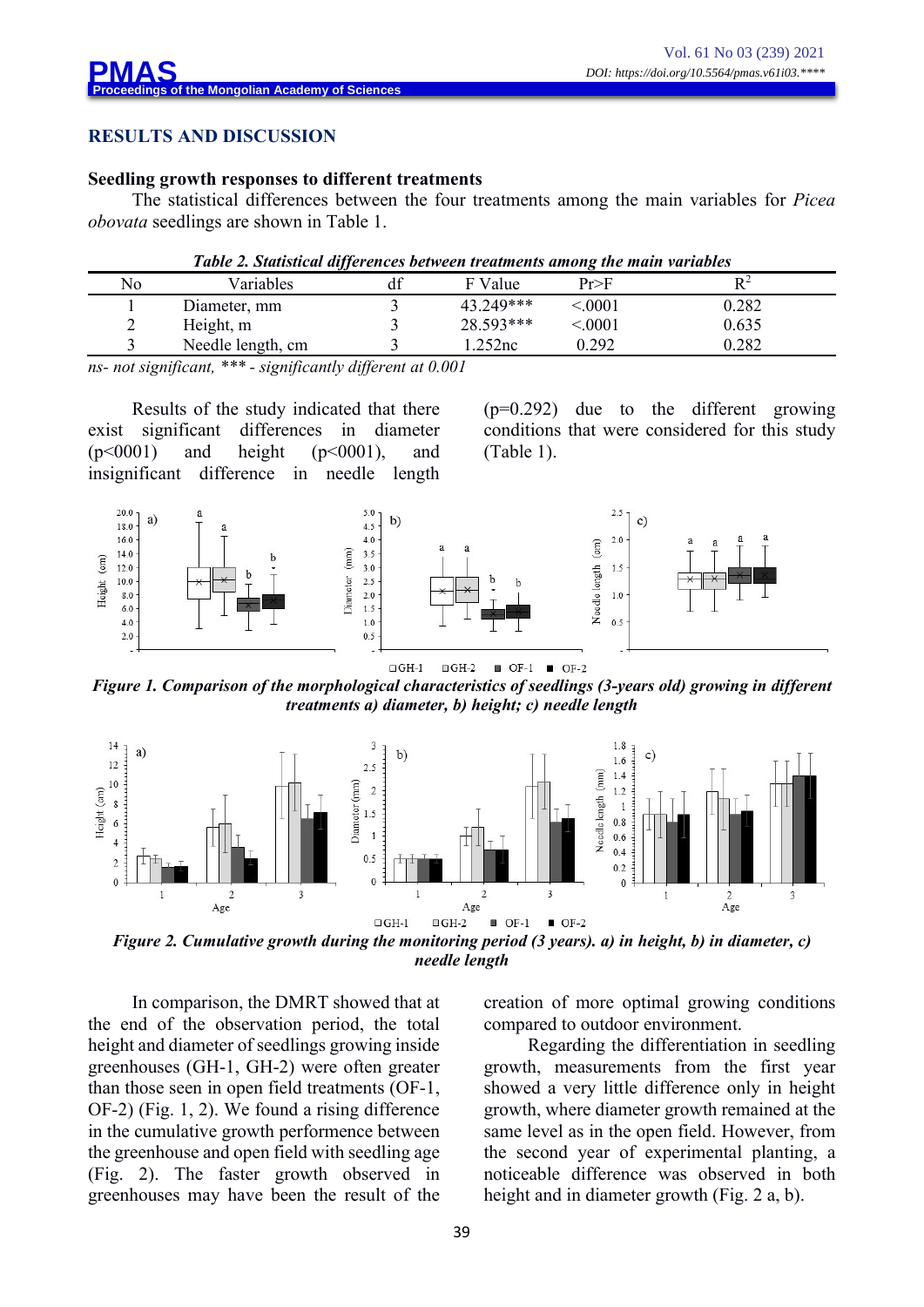#### **Profit of the Mongolian Academy of Sciences PMAS**

The creation of the stable condition with high air relative humidity over (ARH: 80%; WN:  $20 \, 1 \, \text{day}^{-1}$ ), and inside temperature (AT: 25°C; SR: 40%) in the greenhouse showed most positive effect on the growth and biomass accumulation of seedlings.

### **Effect of growing condition on biomass accumulation**

In terms of biomass accumulation, quite a slow biomass accumulation rate was observed during the first two years of observation period, which was less than 0.05 g and 0.1 g in 1- and 2-year-old seedlings, respectively (Fig. 3). Therefore, a noticeable biomass accumulation was observed in 3-year-old seedlings. In particular, the seedlings grown indoor in the greenhouses had much higher biomass than seedlings grown in the open field (OF-1 and OF-2).

We found a special pattern of biomass allocation (stem, root, needle) with seedling age. Looking at the biomass allocation graph (Fig. 3), we can see that the allocation of spruce seedling biomass strongly depends on the growing conditions. In comparison, for seedlings growing indoor in the greenhouses, the greatest biomass belonged only to the stem (0.2 g), contrary to the seedlings growing in the open field, the greatest biomass allocated only to the needle  $(0.13 \text{ g})$  (Fig. 3). Here we may conclude that the creation of optimum growing condition inside greenhouses (ARH (>70%); AT  $(20 - 25^{\circ}C)$  positively effects not only on all biomass components, but also supports faster stem growth and formation for seedlings.



*Figure 3. Changes in biomass allocation over the observation period (in different treatments) The biomass was presented as the total weight of 1000 seedlings for each treatment. a) GH-1; b) GH-2; c) OF-1; d) OF-2;*

However, in order to survive and adapt to the severe environmental conditions of northern Mongolia, caused by high fluctuation in air temperature, solar radiation, frequent droughts and less precipitation, the main part of seedling biomass is intended for photosynthetic organ/needle (40-50%) (Fig. 3 c, d).

In comparison, variables for root systems including the taproot length (F=43.249, P<0.0001), lateral root length (F=28.593,  $P \leq 0.0001$  and number of roots  $(F=28.593)$ . P<0.0001) statistically differed among treatments.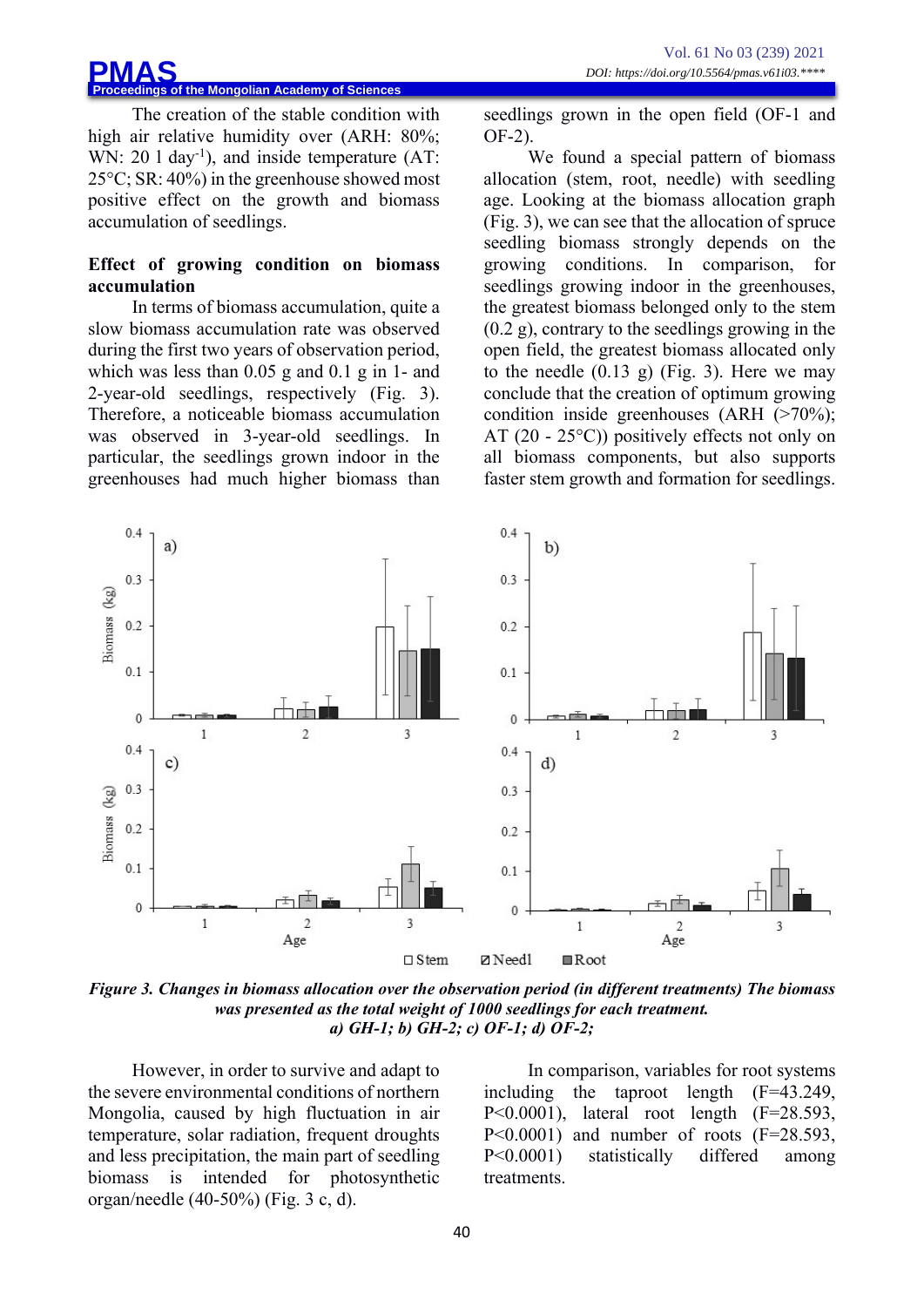On the overall, the root development of seedlings was often better in green-houses. Here, the length of the tap and lateral roots, as well as the root number for the seedlings growing inside greenhouses were greater than in the open field treatments with 0.5 cm, 3.3 cm, and 2.3, respectively (Fig 3) Meanwhile, we found that seedlings had a faster growth in height (52.4%) and diameter (62.3%), and a greater biomass accumulation (128.1%) in the greenhouse conditions than in the open field.

### **Relationship between morphological variables for spruce seedlings**

The morphological parameters of seedlings are the main indicators for describing the quantitative and qualitative properties. In this study, we used a number of morphological variables to determine how seedling growth differs across different growing conditions. We considered morphological variables of aboveground (height, diameter, crown height, crown width) and belowground (length of tapand lateral root, total root number) parts of the seedlings (Table 3).

| Variables                     | $H$ (cm) | $D$ (mm) | $L$ taproot<br>$\rm (cm)$ | $L$ lateral root<br>$\rm (cm)$ | <b>RN</b><br>(pcs) | Hcrown<br>mm) | Widthcrown<br>(cm) |
|-------------------------------|----------|----------|---------------------------|--------------------------------|--------------------|---------------|--------------------|
| $H$ (cm)                      |          |          |                           |                                |                    |               |                    |
| $D$ (mm)                      | $0.850*$ |          |                           |                                |                    |               |                    |
| $L_{\text{taproot}}$ (cm)     | 0.636    | 0.488    |                           |                                |                    |               |                    |
| $L_{\text{lateral root}}(cm)$ | 0.537    | 0.563    | 0.412                     |                                |                    |               |                    |
| RN(pcs)                       | $-0.098$ | $-0.035$ | $-0.087$                  | $-0.185$                       |                    |               |                    |
| $H_{\text{crown}}$ (mm)       | $0.988*$ | $0.851*$ | 0.606                     | 0.538                          | $-0.088$           |               |                    |
| Width <sub>crown</sub> (cm)   | 0.278    | 0.283    | 0.246                     | 0.210                          | 0.070              | 0.264         |                    |

*Table 3. Pearson's correlation between above- and below-ground morphological variables for 3-year-old seedlings of Picea obovate*

*Note: H –stem height; D – stem diameter; Ltaproot – taproot length; Llateral root – lateral root length; RN – root number; Hcrown – crown height; Widthcrown – crown width; \* - strong correlation*

According to the Pearson's correlation table between the morphological parameters, stronger correlations were found between stem height and diameter (p=0.85), crown height and stem height (p=0.98) (Table 3). We therefore found a positive correlation (p=0.64) between aboveground (stem height and diameter) and belowground (lateral and taproot) biomass parts. Moreover, the results of this study demonstrated that we should produce seedlings of *Picea obovata* both in greenhouse and open field conditions. It is well known that the success of reforestation and plantation establishment largely depends on the quality of seedlings.

## **CONCLUSIONS**

Continuous forest degradation and deforestation in natural *Picea obovata* forests due to insufficient reforestation is becoming one of the pressing challenges in Mongolia. This study showed the results obtained from comparative study of seedling production

Although reforestation activities in Mongolia began in the 1970s, there is still no evidence of reforestation in the natural *Picea obovata* forests. Unfortunately, at the national level, most of reforestation activities focus on restoration of natural *Larix sibirica* and *Pinus sylvestris*, less on *Picea obovata*. This may be due to the lack of planting materials and insufficient information on the state of natural *Picea obovata* forests and their reforestation need. To meet the existing need for seedlings that will be used for the reforestation of natural *Picea obovata* forests, it is recommended to opt for mass production of seedlings of *Picea obovata* in greenhouses.

methods in the forest-steppe zone. The experimental planting design included four different treatments of seedling production inside the greenhouses and in the open field, which differed in terms of watering norm, air humidity and temperature.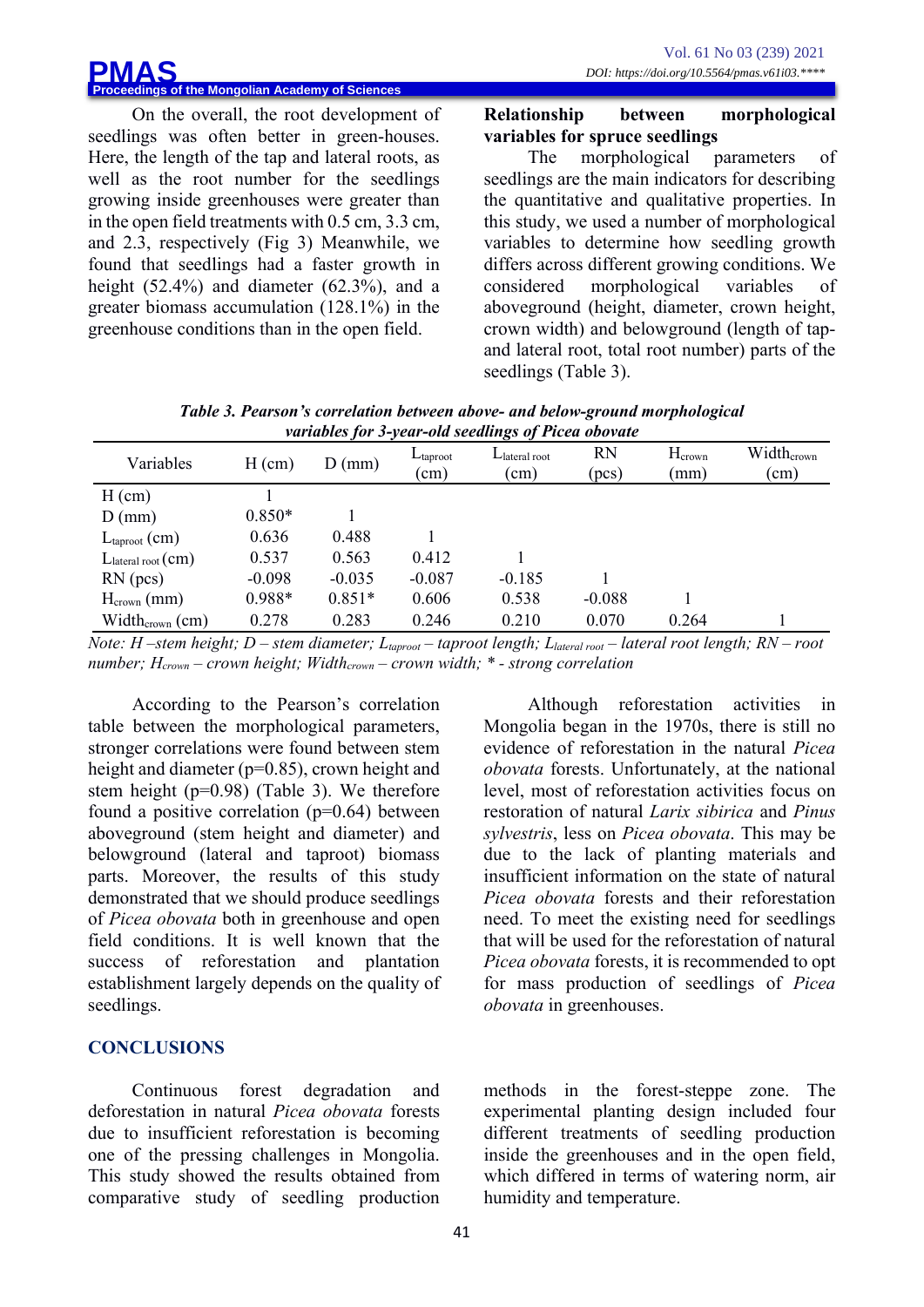### **Proceedings of the Mongolian Academy of Sciences PMAS**

Repeated measurements and sampling were carried out at the end of each growing season between 2018 and 2020. The results of the study greatly varied  $(p<0.0001)$  among treatments due to their growing conditions.

We found that the seedlings had faster growth in height (52.4%) and diameter (62.3%), and greater biomass accumulation (128.1%) in the greenhouse conditions than in the open field. A 3-year observation showed a greater proportion of stem bio-mass in the total biomass, and conversely, the dominant biomass proportion belonged to needles in open field treatments. It indicated that seedlings of spruce growing in open field release more biomass to photosynthesis to survive in the severe climate conditions.

The creation of stable conditions with high air relative humidity over 80% (WN: 20 l

# **REFERENCES**

- 1. Forest Fund of Mongolia (2020). Forest Research and Development Center. P. 25. (In Mongolian)
- 2. Bazarsad, Ch. (1988). Technology for seedling production of pine and larch seedlings in greenhouses // Scientific Journal of the Research Institute of Water, Meteorology and Forestry. №1, Ulaanbaatar, pp. 64-72. (In Mongolian)
- 3. Bat-Erdene, J. (2000). Results of a study on reforestation of Siberian larch and Scots pine forests in the burnt areas in the taiga belt. Extended abstract of the PhD thesis, Ulaanbaatar. P. 29. (In Mongolian)
- 4. Dashzeveg, Ts. (1990). Afforestation of Siberian larch forests in the logged forests of Central Khangai and Dornod Khentii, Mongolia. PhD thesis, Krasnoyarsk, OHU. Extended abstract of Ph.D. thesis, p. 36. (In Russian)
- 5. Dashzeveg, Ts. (2014). Scientific basis for coniferous forest restoration in Mongolia. Institute of Geoecology of the Mongolian Academy of Sciences. Ulaanbaatar. P. 42. (In Mongolian)
- 6. Chimeddorj, А. (1987). Contribution to the development of seedling production of Pinus sylvestris L. on sandy soils: Case study in Selenge

day-1 ), and internal temperature of 25°C (SR: 40%) in the greenhouse had the most positive effect on the growth and biomass accumulation of the seedlings. We therefore conclude that to meet the existing needs for seedlings for the restoration of natural *Picea obovata* forests, seedling production in greenhouses should be recommended.

**Acknowledgements:** This work has been done within the framework of the project (P2020- 3949) supported by the National University of Mongolia. The authors would like to acknowledge colleagues at the Forest Experimental Nursery of the Institute of Geography and Geoecology, MAS for providing human resources necessary for field data collection.

> Aimag. Extended ab-stract of Ph.D. thesis. Ulaanbaatar, p. 28. (In Mongolian)

- 7. Dashzeveg, Ts., Amartuvshin. S. (2012). Results of a study on the plantation of Siberian pine and Siberian spruce seedlings. Proceedings of the Mongolian Academy of Sciences. Vol. 52 No 2 (202). (In Mongolian)
- 8. Odgerel, О. (1983). Consideration of the biological features for seedling production of Larix sibirica Ledeb. and Pinus sylvestris L. in the conditions of Selenge prov-ince, Mongolia. Extended abstract of Ph.D. thesis, p. 23. (In Mongolian)
- 9. Otgonbat, H. (1993). Development of technology for seedling production of Larix sibirica Ledeb. in the conditions of Central Khangai, Mongolia. Extended abstract of Ph.D. thesis, p. 23. (In Mongolian)
- 10. Enkhsaikhan, D. (1993). Development of seedling production technology willows in Mongolia. Ulaanbaatar. Extended abstract of Ph.D. thesis, p. 28. (In Mongolian)
- 11. Jalbaa, Kh. (1993). Development of seedling production technology Haloxylon ammodendron in the arid